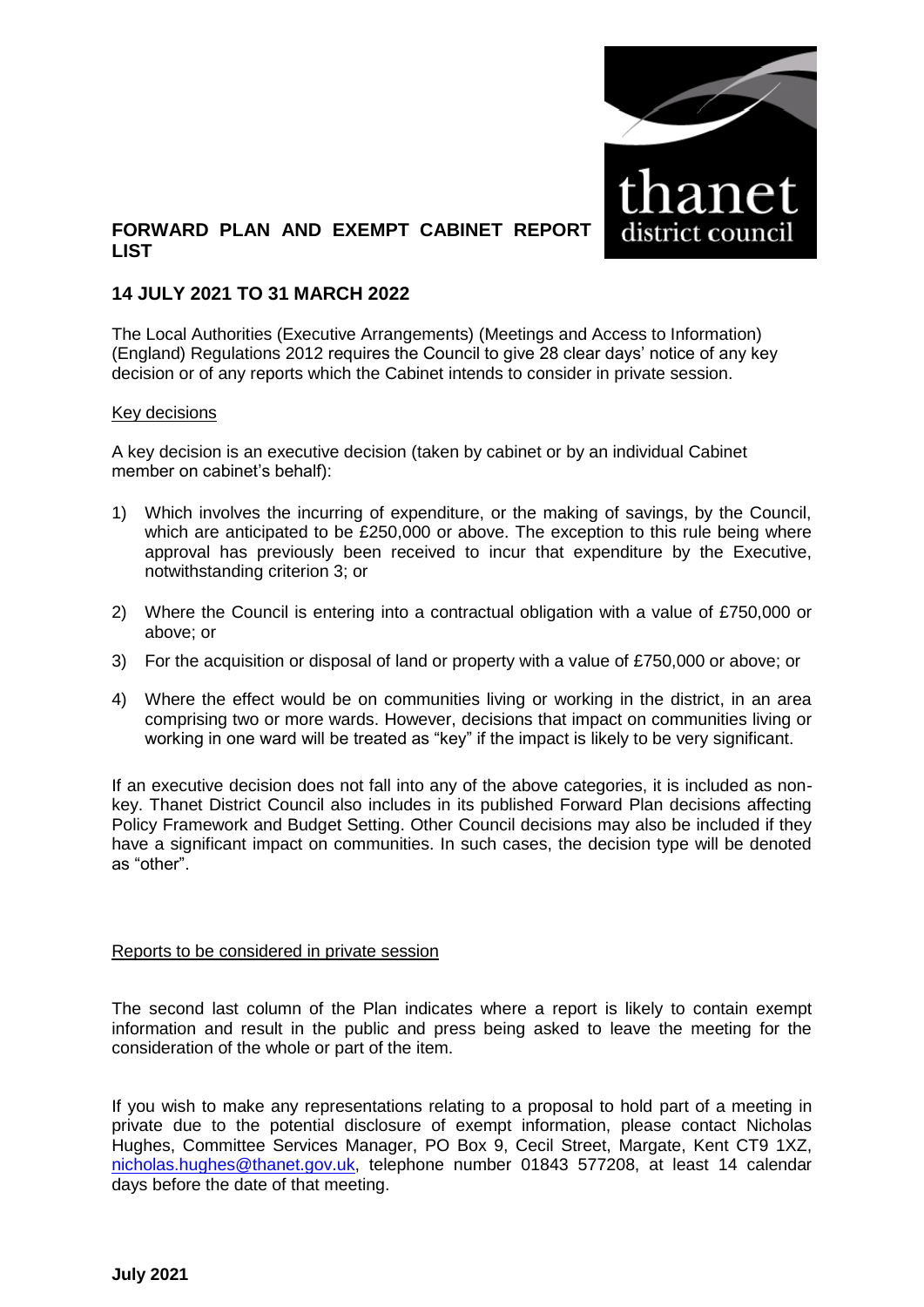At least 5 clear (working) days before the meeting, the Council will publish on its website a notice giving details of representations received about why the meeting should be open to the public and a statement of its response.

The Plan represents a snapshot of decisions in the system as at the date of publication. It is updated 28 clear days before each meeting of Cabinet. The Plan is available for inspection at all reasonable hours free of charge at Thanet Gateway Plus, Cecil Street, Margate, Kent CT9 1RE.

### Availability of documents

Subject to any prohibition or restriction on their disclosure, copies of, or extracts from, any document listed in the Plan will be available from Thanet Gateway Plus, Cecil Street, Margate, Kent CT 9 1RE. Other documents relevant to those matters may be submitted to the decision makers; if that is the case, details of the documents as they become available can be requested by telephoning Democratic Services on 01843 577500 or by emailing [committee@thanet.gov.uk.](mailto:committee@thanet.gov.uk)

The documents listed in the Plan will be published on the Council's website at least five clear (working) days before the decision date. Other documents will be published at the same time or as soon as they become available.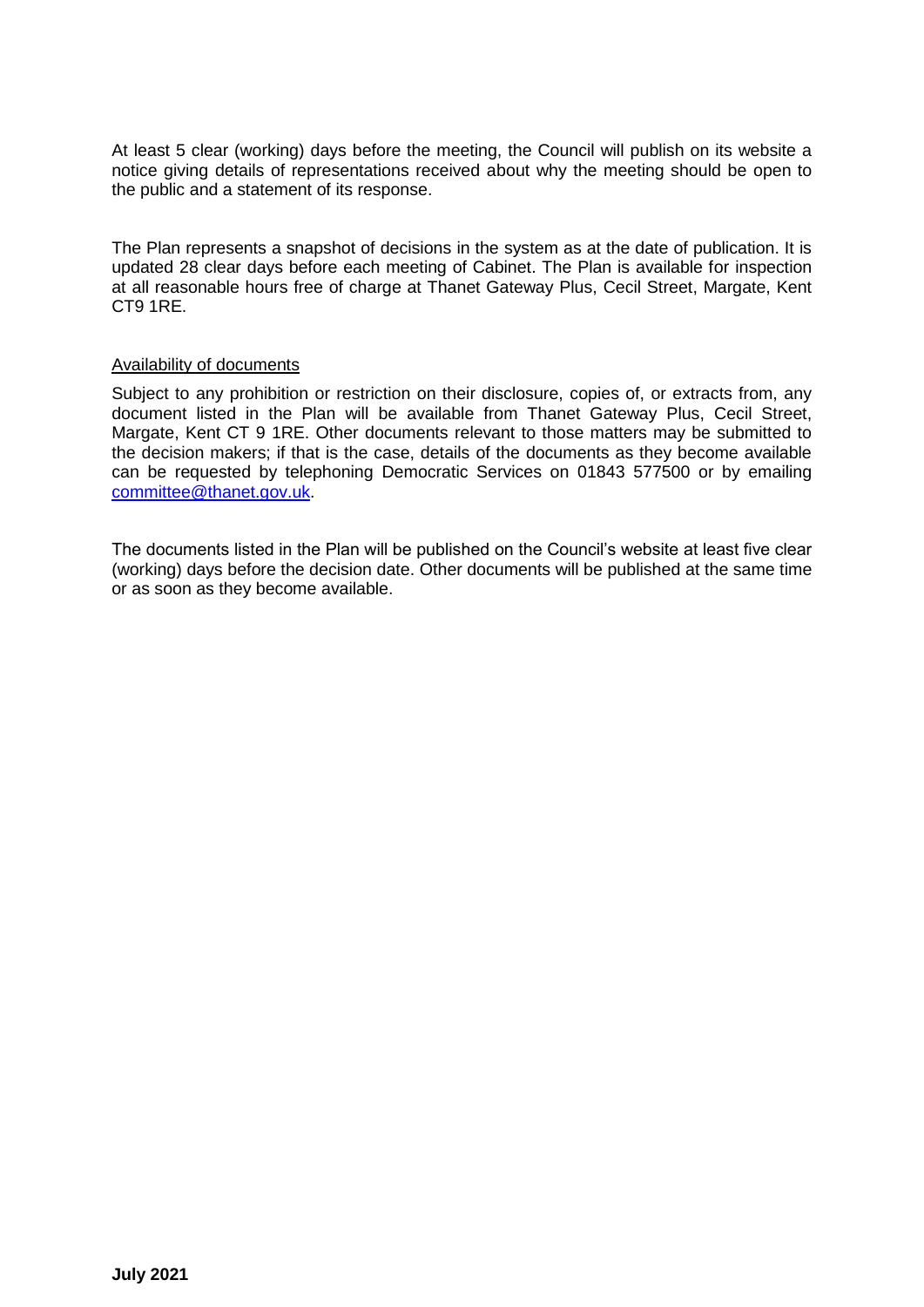

The Cabinet comprises the following Members who have responsibility for the portfolio areas shown:<br>Councillor Ash Ashbee Leader of the Council Councillor Ash Ashbee<br>Councillor Reece Pugh Councillor Reece Pugh Deputy Leader of the Council and Cabinet Member for Economic Development<br>Councillor Bob Bayford Cabinet Member for Environmental Services & Special Projects Councillor Bob Bayford<br>
Cabinet Member for Environmental Services & Special Projects<br>
Cabinet Member for Housing Councillor Jill Bayford<br>
Cabinet Member for Housing<br>
Councillor George Kup<br>
Cabinet Member for Commun Councillor George Kup<br>
Cabinet Member for Community Safety & Youth Engagement<br>
Councillor David Saunders<br>
Cabinet Member for Finance Cabinet Member for Finance

# **14 July 2021 to 31 March 2022**

| Decision to be<br><b>Considered</b>                                                                               | <b>What the Decision will</b><br>mean                                                                                                                                                   | 1. Decision Path/<br>2. Lead Officer                                                                     | Lead<br><b>Cabinet</b><br><b>Member</b>                                                        | For<br><b>Decision by</b><br>(in case of $O &$<br>S. consultation<br>date) | <b>Decision</b><br><b>Type</b> | Details of any<br>information likely to<br>be considered in<br>private under<br>Schedule 12A of the<br><b>Local Government</b><br><b>Act 1972</b> | <b>Documents</b><br>submitted to the<br><b>Decision Maker</b> |
|-------------------------------------------------------------------------------------------------------------------|-----------------------------------------------------------------------------------------------------------------------------------------------------------------------------------------|----------------------------------------------------------------------------------------------------------|------------------------------------------------------------------------------------------------|----------------------------------------------------------------------------|--------------------------------|---------------------------------------------------------------------------------------------------------------------------------------------------|---------------------------------------------------------------|
| Cabinet approve<br>expenditure of £1.1m<br>to be incurred at the<br>KIC for the<br>decarbonisation of the<br>site | To move forwards on a £1.1<br>million project to decarbonise<br>the Kent Innovation. The first<br>step to reducing emissions<br>from the gas and electricity<br>use within TDC estates. | Overview &<br><b>Scrutiny Panel</b><br>Cabinet<br>2.Dr Hannah<br>Scott, Climate<br><b>Change Officer</b> | Councillor<br>Ruth<br>Duckworth,<br>Shadow<br>Cabinet<br>Member for<br>Economic<br>Development | 25 May 21<br>29 Jul 21                                                     | Key                            |                                                                                                                                                   | OSP report<br>Cabinet report                                  |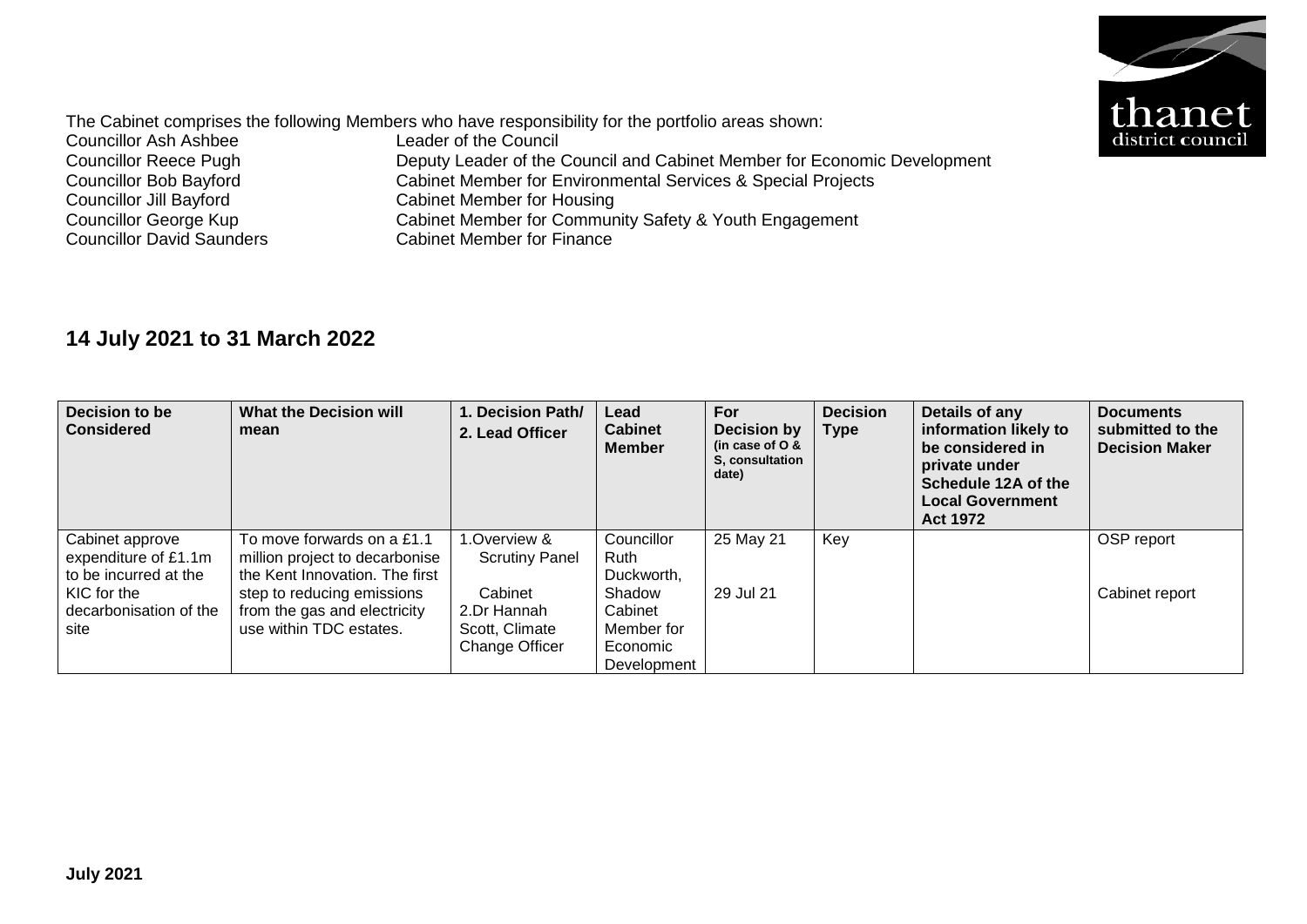| <b>Decision to be</b><br><b>Considered</b>                                                                                          | <b>What the Decision will</b><br>mean                         | 1. Decision Path/<br>2. Lead Officer                                                | Lead<br><b>Cabinet</b><br><b>Member</b>                                                                                                                                                                                 | For<br><b>Decision by</b><br>(in case of $O$ &<br>S. consultation<br>date) | <b>Decision</b><br><b>Type</b> | Details of any<br>information likely to<br>be considered in<br>private under<br>Schedule 12A of the<br><b>Local Government</b><br><b>Act 1972</b> | <b>Documents</b><br>submitted to the<br><b>Decision Maker</b> |
|-------------------------------------------------------------------------------------------------------------------------------------|---------------------------------------------------------------|-------------------------------------------------------------------------------------|-------------------------------------------------------------------------------------------------------------------------------------------------------------------------------------------------------------------------|----------------------------------------------------------------------------|--------------------------------|---------------------------------------------------------------------------------------------------------------------------------------------------|---------------------------------------------------------------|
| Options for the long<br>term strategy for the<br>Edwardian Lift<br>Ramsgate and the<br><b>Viking Bay Lift</b><br><b>Broadstairs</b> | A long term strategy for the<br>lifts will be put in place.   | 1.Cabinet<br>2.Jasmin Vickers,<br>Environmental<br><b>Education Officer</b>         | Councillor<br>Steve Albon,<br>Shadow<br>Cabinet<br>Member for<br>Environment<br>al Services &<br>Special<br>Projects,<br>Councillor<br>Ruth<br>Duckworth,<br>Shadow<br>Cabinet<br>Member for<br>Economic<br>Development | 29 Jul 21                                                                  | Non-Key                        |                                                                                                                                                   | Cabinet report                                                |
| Corporate Risk<br>Management<br>Quarterly Update                                                                                    | To monitor the performance<br>of Corporate Risk<br>Management | 1.Governance &<br>Audit<br>Committee<br>2.Chris Blundell,<br>Director of<br>Finance | Councillor<br>Ash Ashbee,<br>Leader of the<br>Council                                                                                                                                                                   | 28 Jul 21                                                                  | Non-Key                        |                                                                                                                                                   | <b>G&amp;A Committee</b><br>report                            |
| General Fund & HRA<br><b>Provisional Outturn</b><br>2020-21                                                                         | To receive a provisional<br>outturn report for 2020-21        | 1.Cabinet<br>2.Chris Blundell,<br>Director of<br>Finance                            | Councillor<br>David<br>Saunders,<br>Cabinet<br>Member for<br>Finance                                                                                                                                                    | 29 Jul 21                                                                  | Non-Key                        |                                                                                                                                                   | Cabinet report                                                |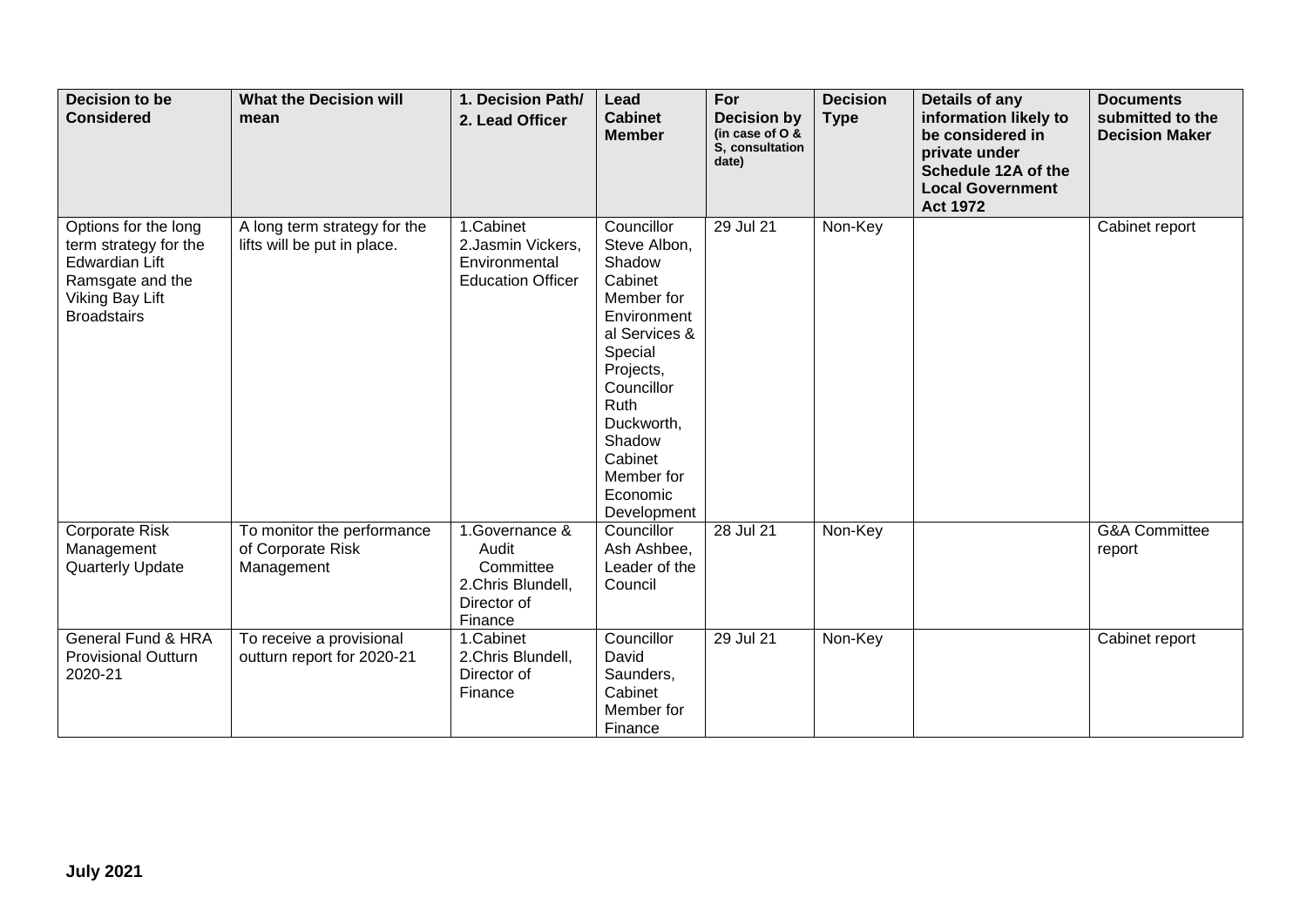| Decision to be<br><b>Considered</b>                     | <b>What the Decision will</b><br>mean                                                                          | 1. Decision Path/<br>2. Lead Officer                                                           | Lead<br><b>Cabinet</b><br><b>Member</b>                              | For<br><b>Decision by</b><br>(in case of O &<br>S, consultation<br>date) | <b>Decision</b><br><b>Type</b> | Details of any<br>information likely to<br>be considered in<br>private under<br>Schedule 12A of the<br><b>Local Government</b><br><b>Act 1972</b> | <b>Documents</b><br>submitted to the<br><b>Decision Maker</b> |
|---------------------------------------------------------|----------------------------------------------------------------------------------------------------------------|------------------------------------------------------------------------------------------------|----------------------------------------------------------------------|--------------------------------------------------------------------------|--------------------------------|---------------------------------------------------------------------------------------------------------------------------------------------------|---------------------------------------------------------------|
| <b>Annual Treasury</b><br><b>Management Review</b>      | To review treasury<br>management                                                                               | 1.Governance &<br>Audit<br>Committee<br>Cabinet<br>2.Chris Blundell,<br>Director of<br>Finance | Councillor<br>David<br>Saunders,<br>Cabinet<br>Member for<br>Finance | 28 Jul 21<br>29 Jul 21                                                   | Non-Key                        |                                                                                                                                                   | <b>G&amp;A Committee</b><br>report<br>Cabinet report          |
| <b>Budget Monitoring</b><br>2021-22: Report No.1        | To monitor the budget<br>performance                                                                           | 1.Cabinet<br>2.Chris Blundell,<br>Director of<br>Finance                                       | Councillor<br>David<br>Saunders,<br>Cabinet<br>Member for<br>Finance | 29 Jul 21                                                                | Non-Key                        |                                                                                                                                                   | Cabinet report                                                |
| Berth 4/5 - Port of<br>Ramsgate - Additional<br>Funding | Increase in capital and<br>revenue budget value for the<br>Berth 4/5 project                                   | 1.Cabinet<br>2. Mike Humber,<br>Director of<br>Operational<br>Services                         | Councillor<br>Ash Ashbee,<br>Leader of the<br>Council                | 29 Jul 21                                                                | Key                            |                                                                                                                                                   | Cabinet report                                                |
| Insurance tender as<br>over £750k                       | Allow the Council to procure<br>a contract with an insurer to<br>provide insurance services<br>for $5+2$ years | 1.Cabinet<br>2.Clive Bowen                                                                     | Councillor<br>David<br>Saunders,<br>Cabinet<br>Member for<br>Finance | 29 Jul 21                                                                | Key                            |                                                                                                                                                   | Cabinet report                                                |
| General Fund & HRA<br>Final Outturn 2020-21             | To receive the final outturn<br>report for 2020-2021.                                                          | 1.Cabinet<br>2.Chris Blundell,<br>Director of<br>Finance                                       | Councillor<br>David<br>Saunders,<br>Cabinet<br>Member for<br>Finance | 23 Sep 21                                                                | Non-Key                        |                                                                                                                                                   | Cabinet report                                                |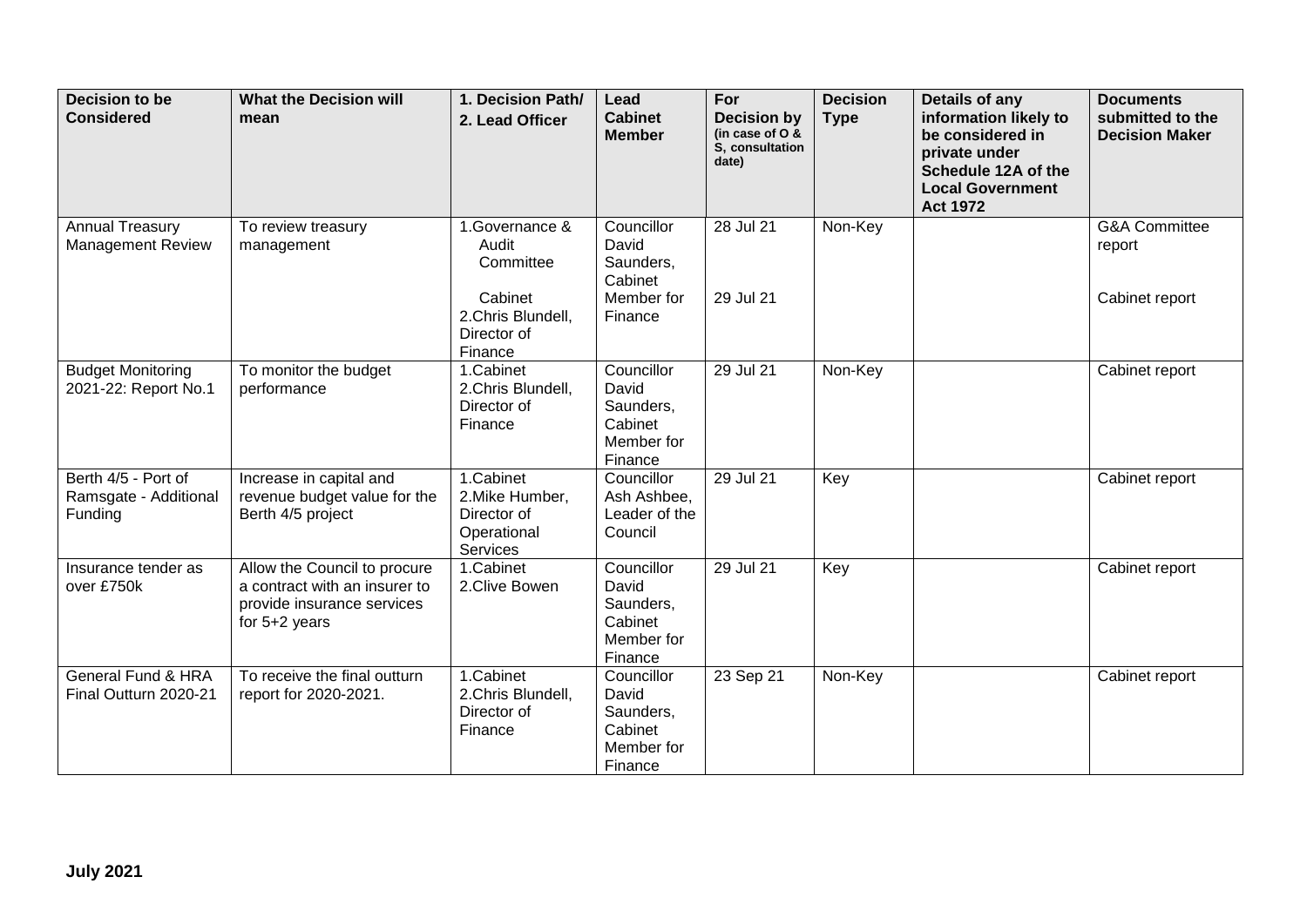| <b>Decision to be</b><br><b>Considered</b>              | <b>What the Decision will</b><br>mean                                               | 1. Decision Path/<br>2. Lead Officer                                                                                                | Lead<br><b>Cabinet</b><br><b>Member</b>                              | For<br><b>Decision by</b><br>(in case of $O$ &<br>S. consultation<br>date) | <b>Decision</b><br><b>Type</b> | Details of any<br>information likely to<br>be considered in<br>private under<br>Schedule 12A of the<br><b>Local Government</b><br><b>Act 1972</b> | <b>Documents</b><br>submitted to the<br><b>Decision Maker</b>        |
|---------------------------------------------------------|-------------------------------------------------------------------------------------|-------------------------------------------------------------------------------------------------------------------------------------|----------------------------------------------------------------------|----------------------------------------------------------------------------|--------------------------------|---------------------------------------------------------------------------------------------------------------------------------------------------|----------------------------------------------------------------------|
| Corporate Risk<br>Management<br><b>Quarterly Update</b> | To monitor the performance<br>of Corporate Risk<br>Management                       | 1.Governance &<br>Audit<br>Committee<br>2.Chris Blundell,<br>Director of<br>Finance                                                 | Councillor<br>Ash Ashbee,<br>Leader of the<br>Council                | 29 Sep 21                                                                  | Non-Key                        |                                                                                                                                                   | <b>G&amp;A Committee</b><br>report                                   |
| Statement of<br>Community<br>Involvement<br>(Planning)  | That the SCI (as amended) is<br>adopted for use in future<br>planning consultations | 1.Cabinet<br>Overview &<br><b>Scrutiny Panel</b><br>Cabinet<br>Council<br>2.Adrian Verrall,<br><b>Strategic Planning</b><br>Manager | Councillor<br>Ash Ashbee,<br>Leader of the<br>Council                | 29 Jul 21<br>26 Aug 21<br>31 Aug 21<br>9 Sep 21                            | Policy<br>Framework            |                                                                                                                                                   | Cabinet report<br>OSP report<br>2nd Cabinet report<br>Council report |
| Financial<br>Management Review                          | To review the management<br>approach of council finances                            | 1.Cabinet<br>2.Chris Blundell,<br>Director of<br>Finance                                                                            | Councillor<br>David<br>Saunders,<br>Cabinet<br>Member for<br>Finance | 23 Sep 21                                                                  | Non-Key                        |                                                                                                                                                   | Cabinet report                                                       |
| 2022-23 Budget<br>Strategy                              | To agree the budget Strategy<br>for 2022-2023.                                      | 1.Cabinet<br>2.Chris Blundell,<br>Director of<br>Finance                                                                            | Councillor<br>David<br>Saunders,<br>Cabinet<br>Member for<br>Finance | 21 Oct 21                                                                  | <b>Budget</b><br>setting       |                                                                                                                                                   | Cabinet report                                                       |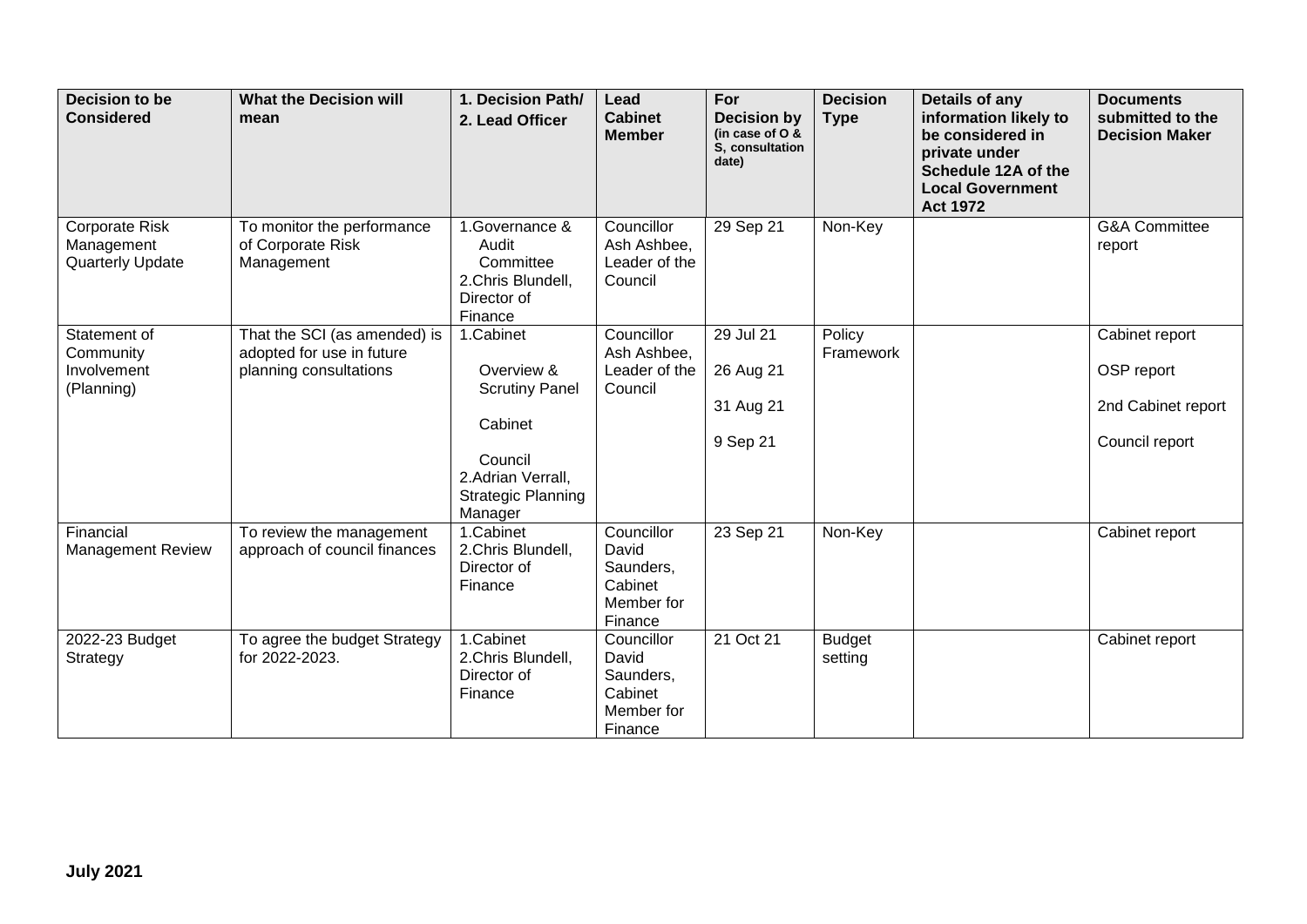| Decision to be<br><b>Considered</b>                                        | <b>What the Decision will</b><br>mean                                                                               | 1. Decision Path/<br>2. Lead Officer                                                                        | Lead<br><b>Cabinet</b><br><b>Member</b>                                                            | For<br><b>Decision by</b><br>(in case of O &<br>S. consultation<br>date) | <b>Decision</b><br><b>Type</b> | Details of any<br>information likely to<br>be considered in<br>private under<br>Schedule 12A of the<br><b>Local Government</b><br><b>Act 1972</b> | <b>Documents</b><br>submitted to the<br><b>Decision Maker</b> |
|----------------------------------------------------------------------------|---------------------------------------------------------------------------------------------------------------------|-------------------------------------------------------------------------------------------------------------|----------------------------------------------------------------------------------------------------|--------------------------------------------------------------------------|--------------------------------|---------------------------------------------------------------------------------------------------------------------------------------------------|---------------------------------------------------------------|
| <b>Treasury Management</b><br>Mid-Year Review<br>2021-22                   | To conduct the half yearly<br>treasury management review                                                            | 1.Cabinet<br>2.Chris Blundell,<br>Director of<br>Finance                                                    | Councillor<br>David<br>Saunders,<br>Cabinet<br>Member for<br>Finance                               | 21 Oct 21                                                                | Non-Key                        |                                                                                                                                                   | Cabinet report                                                |
| Event Policy and<br>Suitability of Events<br>Document to be<br>implemented | To update the existing policy<br>providing clear guidance for<br>events organisers and<br>updated fees and charges. | 1.Overview &<br><b>Scrutiny Panel</b><br>Cabinet<br>2. Penny Button,<br>Director of Safer<br>Neighbourhoods | Councillor<br>George Kup,<br>Cabinet<br>Member for<br>Community<br>Safety &<br>Youth<br>Engagement | 26 Oct 21<br>18 Nov 21                                                   | Key                            |                                                                                                                                                   | OSP report<br>Cabinet report                                  |
| Corporate Risk<br>Management<br><b>Quarterly Update</b>                    | To monitor the performance<br>of Corporate Risk<br>Management                                                       | 1.Governance &<br>Audit<br>Committee<br>2.Chris Blundell,<br>Director of<br>Finance                         | Councillor<br>Ash Ashbee,<br>Leader of the<br>Council                                              | Nov <sub>21</sub>                                                        | Non-Key                        |                                                                                                                                                   | <b>G&amp;A Committee</b><br>report                            |
| Fees and Charges<br>2022-23                                                | To agree fees and charges<br>for 2022/23                                                                            | 1.Cabinet<br>2.Chris Blundell,<br>Director of<br>Finance                                                    | Councillor<br>David<br>Saunders,<br>Cabinet<br>Member for<br>Finance                               | 18 Nov 21                                                                | <b>Budget</b><br>setting       |                                                                                                                                                   | Cabinet report                                                |
| <b>Budget Monitoring</b><br>2021-22: Report No.2                           | To monitor the budget<br>performance                                                                                | 1.Cabinet<br>2.Chris Blundell,<br>Director of<br>Finance                                                    | Councillor<br>David<br>Saunders,<br>Cabinet<br>Member for<br>Finance                               | 18 Nov 21                                                                | Non-Key                        |                                                                                                                                                   | Cabinet report                                                |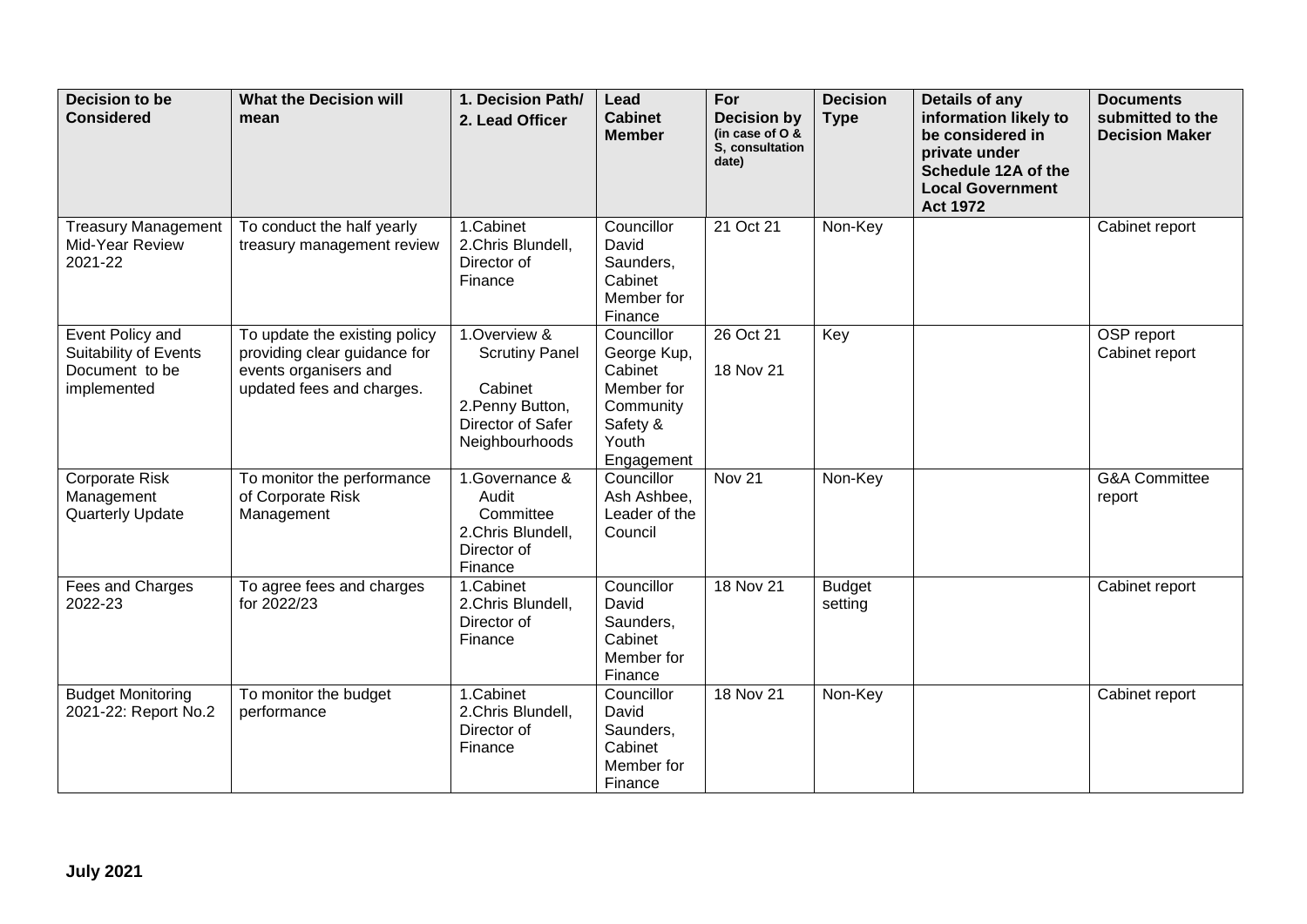| Decision to be<br><b>Considered</b>                 | <b>What the Decision will</b><br>mean                            | 1. Decision Path/<br>2. Lead Officer                                                                                  | Lead<br><b>Cabinet</b><br><b>Member</b>                              | For<br><b>Decision by</b><br>(in case of $O$ &<br>S, consultation<br>date) | <b>Decision</b><br><b>Type</b> | Details of any<br>information likely to<br>be considered in<br>private under<br>Schedule 12A of the<br><b>Local Government</b><br><b>Act 1972</b> | <b>Documents</b><br>submitted to the<br><b>Decision Maker</b>        |
|-----------------------------------------------------|------------------------------------------------------------------|-----------------------------------------------------------------------------------------------------------------------|----------------------------------------------------------------------|----------------------------------------------------------------------------|--------------------------------|---------------------------------------------------------------------------------------------------------------------------------------------------|----------------------------------------------------------------------|
| Medium Term<br><b>Financial Strategy</b><br>2022-26 | To agree the Medium Term<br>Financial Strategy for 2022-<br>2026 | 1.Cabinet<br>2.Chris Blundell,<br>Director of<br>Finance                                                              | Councillor<br>David<br>Saunders,<br>Cabinet<br>Member for<br>Finance | 13 Jan 22                                                                  | <b>Budget</b><br>setting       |                                                                                                                                                   | Cabinet report                                                       |
| Budget 2022-23                                      | To agree the annual budget<br>for 2022-23                        | 1.Cabinet<br>Overview &<br><b>Scrutiny Panel</b><br>Cabinet<br>Council<br>2.Chris Blundell,<br>Director of<br>Finance | Councillor<br>David<br>Saunders,<br>Cabinet<br>Member for<br>Finance | 13 Jan 22<br>18 Jan 22<br>27 Jan 22<br>10 Feb 22                           | <b>Budget</b><br>setting       |                                                                                                                                                   | Cabinet report<br>OSP report<br>2nd Cabinet report<br>Council report |
| HRA Budget 2022-23                                  | To adopt the annual HRA<br>Budget for 2022-23                    | 1.Cabinet<br>Overview &<br><b>Scrutiny Panel</b><br>Cabinet<br>Council<br>2.Chris Blundell,<br>Director of<br>Finance | Councillor<br>David<br>Saunders,<br>Cabinet<br>Member for<br>Finance | 13 Jan 22<br>18 Jan 22<br>27 Jan 22<br>10 Feb 22                           | <b>Budget</b><br>setting       |                                                                                                                                                   | Cabinet report<br>OSP report<br>2nd Cabinet report<br>Council report |
| <b>Budget Monitoring</b><br>2021-22: Report No.3    | To monitor the budget<br>performance                             | 1.Cabinet<br>2.Chris Blundell,<br>Director of<br>Finance                                                              | Councillor<br>David<br>Saunders,<br>Cabinet<br>Member for<br>Finance | 13 Jan 22                                                                  | Non-Key                        |                                                                                                                                                   | Cabinet report                                                       |